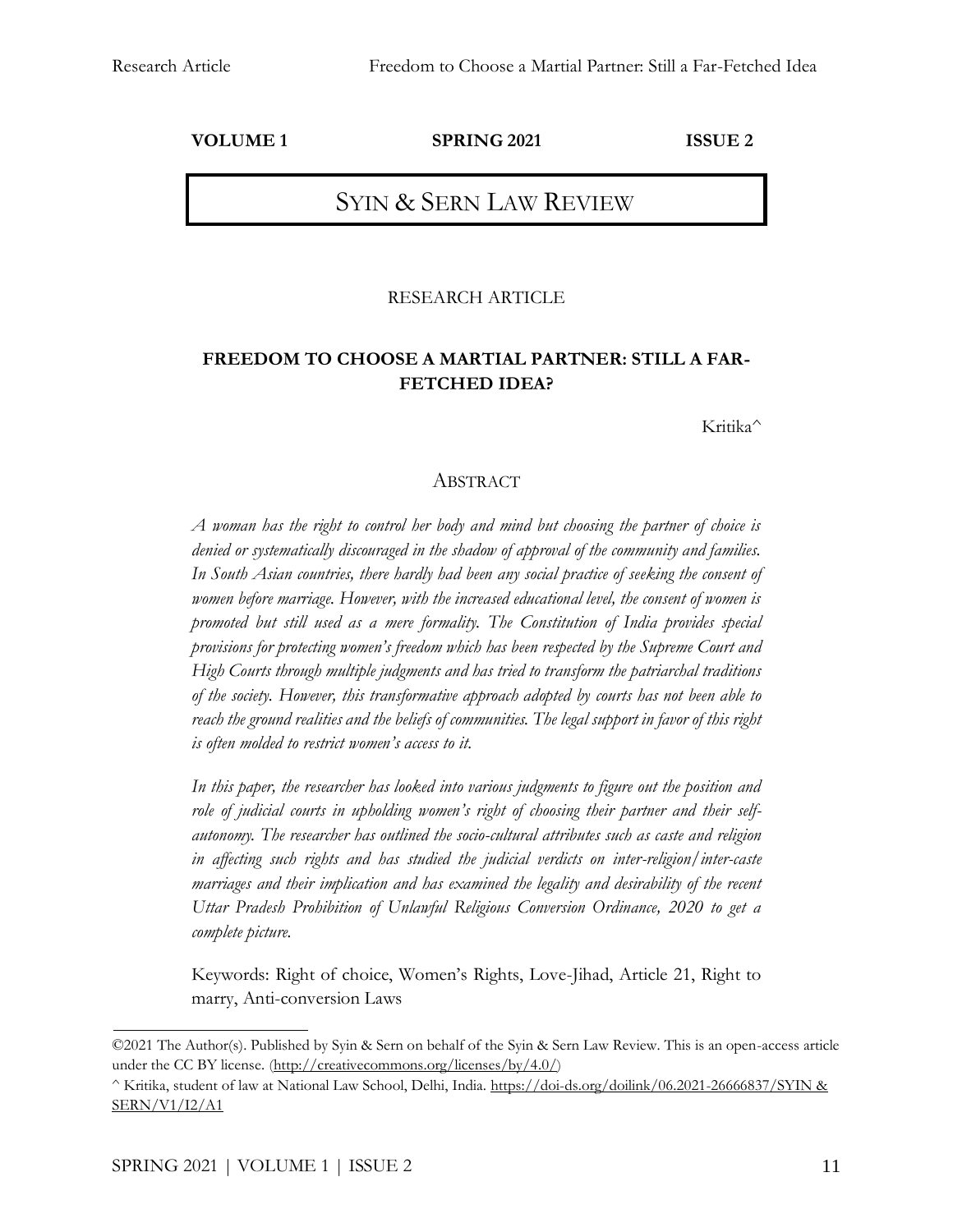### **INTRODUCTION**

"*Liberty, taking the word in its concrete sense consists in the ability to choose*"

- Simone Weil

Vikram Seth's novel titled "A Suitable Boy" starts with the statement, "You too will marry a boy I choose."<sup>1</sup> The above statement can aptly describe the contemporary status of women in our society. Their right to make choices regarding their sexual or marital relationships is systematically discouraged or simply denied in approval of the community and families perceived right to control her body and mind. So, if a woman steps outside of existing social norms or rules that are unacceptable or inappropriate in her family's eye, she would have disdained the 'honor' and the respect of the family. For instance, if she indulges in a premarital relationship, has an inter-religious or inter-caste marriage, or leaves her husband among many other socially unimaginable things.<sup>2</sup>

In a pluralistic society like India, social justice is human beings having a diversity of views, cultures, and goals in life which have to cohabit with each other. An early libertarian like Immanuel Kant sees or rather confines the role of the State to the protection of liberty only and lays down those human beings should be left to pursue their life goals as long as it does not harm the liberty of another. <sup>3</sup> Likewise, J.S. Mill emphasizes limiting freedom only when it causes harm to others<sup>4</sup>, implying that he agrees with the harm principle of liberty limiting principles<sup>5</sup> and disregards the remaining three principles (legal moralism, legal paternalism, and offence principle) which a State uses to justify imposing restrictions on individual liberty. Liberals' view is that unless a rational individual is not causing any harm to others, he is free to choose his course of actions, even if that results in the society or the State thinking otherwise.<sup>6</sup>

The "right to choose a relationship" for a woman, denotes her choice of whether she wants to get married, how and when she wants to get married, whom she wants to get married to, or whether she wishes to continue or exit an existing marital relationship. All these choices cannot be restricted in any arbitrary way by the family, community, or even the State.<sup>7</sup> Through several verdicts passed by the Supreme Court and different High Courts, the author can safely rely on the premise that it is now considered being a fundamental part of the right to life.<sup>8</sup> However,

<sup>7</sup> Shakti Vahini v. U.O.I., AIR 2018 SC 1601.

<sup>1</sup> VIKRAM SETH, A SUITABLE BOY: A NOVEL (Harperperennial 1993).

<sup>2</sup> Dr. Dharmendra Kumar Singh, *Inter-Caste or Inter-Religious Marriages and Honour Related Violence in India*, 6 INTERNATIONAL JOURNAL OF HUMANITIES AND SOCIAL SCIENCE INVENTION, 7 (2017).

<sup>3</sup> SUSAN MELD SHELL, KANT AND THE LIMITS OF AUTONOMY (Harvard University Press 2009).

<sup>4</sup> Bruce Baum, *J. S. Mill on Freedom and Power*, No. 2, POLITY 31, 187-216 (1998).

<sup>&</sup>lt;sup>5</sup> Joel Feinberg, an American political and legal philosopher, categorized liberty limiting principles as harm principle, offence principle, legal moralism and legal paternalism.

<sup>6</sup> David Brink, *Mill's Moral and Political Philosophy*, The Stanford Encyclopedia of Philosophy (2018), <https://plato.stanford.edu/archives/win2018/entries/mill-moral-political/>

<sup>8</sup> Shafin Jahan v. Ashokan; Shakti Vahini v UOI; Lata Singh v State of U.P.; Salamat Ansari v State of U.P.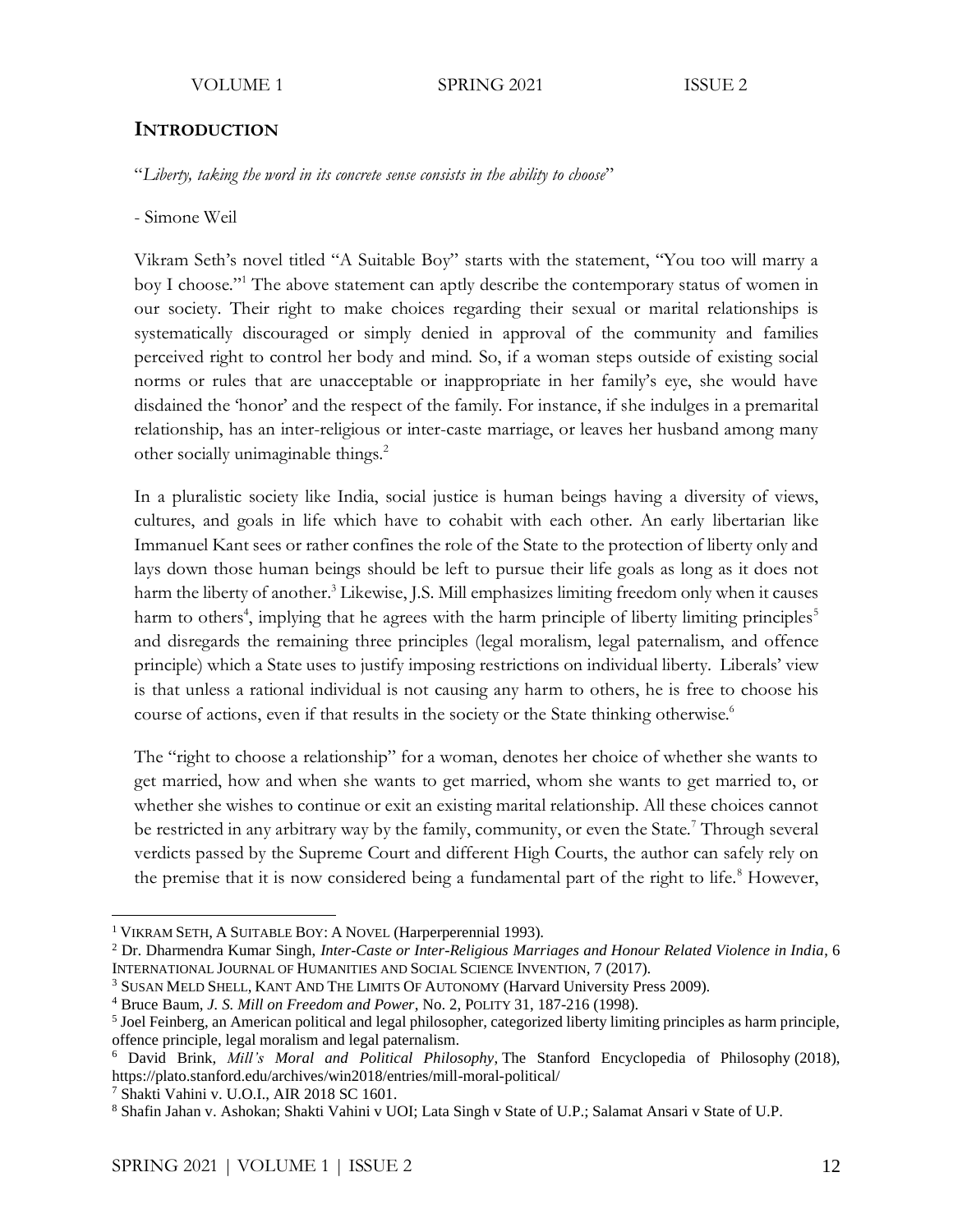the legal support in favor of this right is often molded to restrict women's access to it as will be discussed through acts and ordinances passed by different states recently. In matters relating to oneself, the autonomy of each individual to make willing choices is now fundamental to the jurisprudence of liberty and individuality. With these precursors in mind, the researcher will study the women's right to marry a partner of her choice.

# **HISTORICAL BACKGROUND**

The position of women in India has never been stagnant. It has always been rather dynamic but has undoubtedly deteriorated. This can be analyzed through the historical perspective and the principle of patriarchy. In the Vedic period, women enjoyed various privileges that men did,<sup>9</sup> such as rights to perform ceremonies and other rituals, the right to choose their spouse through Swayamvara,<sup>10</sup> widow remarriage, the right to education and many more.<sup>11</sup> According to Rigveda, the wife and husband are equal in every way since they are equal halves of the same substance. In other words, Hindus believe that a man and a woman are two sides of the same person. According to the scriptures, Lord Shiva's body was consisting of two halves, one male and the other female, also known as 'Ardhanareshwar'. <sup>12</sup> Over several characteristic advancements, both men and women achieved the status of divinities which terrified the divine beings, and they went to Brahma for help. He divided women into two groups i.e., chaste, and unchaste. Under these, the women who were constructed out of fantasy became sinful while the others stayed pious and chaste. This notion of chastity led to the subjugation of women and, subsequently, the sexuality of women was in the control of men which ultimately created a dominant patriarchal structure.<sup>13</sup>

The Manusmriti also determines the status of women, such as under verse 3.12, which mentions that Brahman men can marry Brahman, Kshatriya, Vaish, and even Shudra women. <sup>14</sup> Verse 3.17 mentions that a Brahman, who marries a Shudra woman, degrades himself and his entire family, hence becoming morally degenerate which would result him losing his Brahmanical status.<sup>15</sup> The Manusmriti may be one of the strongest advocates for the subordination of women in the post-Vedic era, as it privileges Brahmin men over others. Since the imposition of Brahmanical austerities on the entire society, the caste system's and joint family system's stringent constraints, the dearth of educational opportunities for women, weakened the social, cultural, and religious

<sup>&</sup>lt;sup>9</sup> R. C. MISHRA, WOMEN IN INDIA: TOWARDS GENDER EQUALITY (Authorspace 2006).

<sup>&</sup>lt;sup>10</sup>Swayamvara was a customary practice in ancient India where a girl of marriageable age chooses a husband from a group of suitors. Here, svayam means 'self' and vara means 'groom' in Sanskrit.

<sup>&</sup>lt;sup>11</sup>Atasi Mahapatra, *Gender equality and ancient Indian culture: A study*, 7 INTERNATIONAL JOURNAL OF HUMANITIES AND SOCIAL SCIENCE INVENTION, 4 (2018).

<sup>12</sup> Id.

<sup>&</sup>lt;sup>13</sup> DR. KAVITA A. SHARMA, MAHABHARTA THROUGH THE EYES OF WOMEN, REFERENCE FROM THE MAHABHARATA OF KRISHNA- DWAIPAYANA VYASA, (5<sup>th</sup> edition 1991).

<sup>&</sup>lt;sup>14</sup> GEORGE BUHLER, SACRED BOOKS OF THE EAST LAWS OF MANU, 25 (1886).

<sup>&</sup>lt;sup>15</sup> GANGANATHA JHA, MANUSMRITI WITH THE COMMENTARY OF MEDHATITHI (Wisdom Library 2 1920).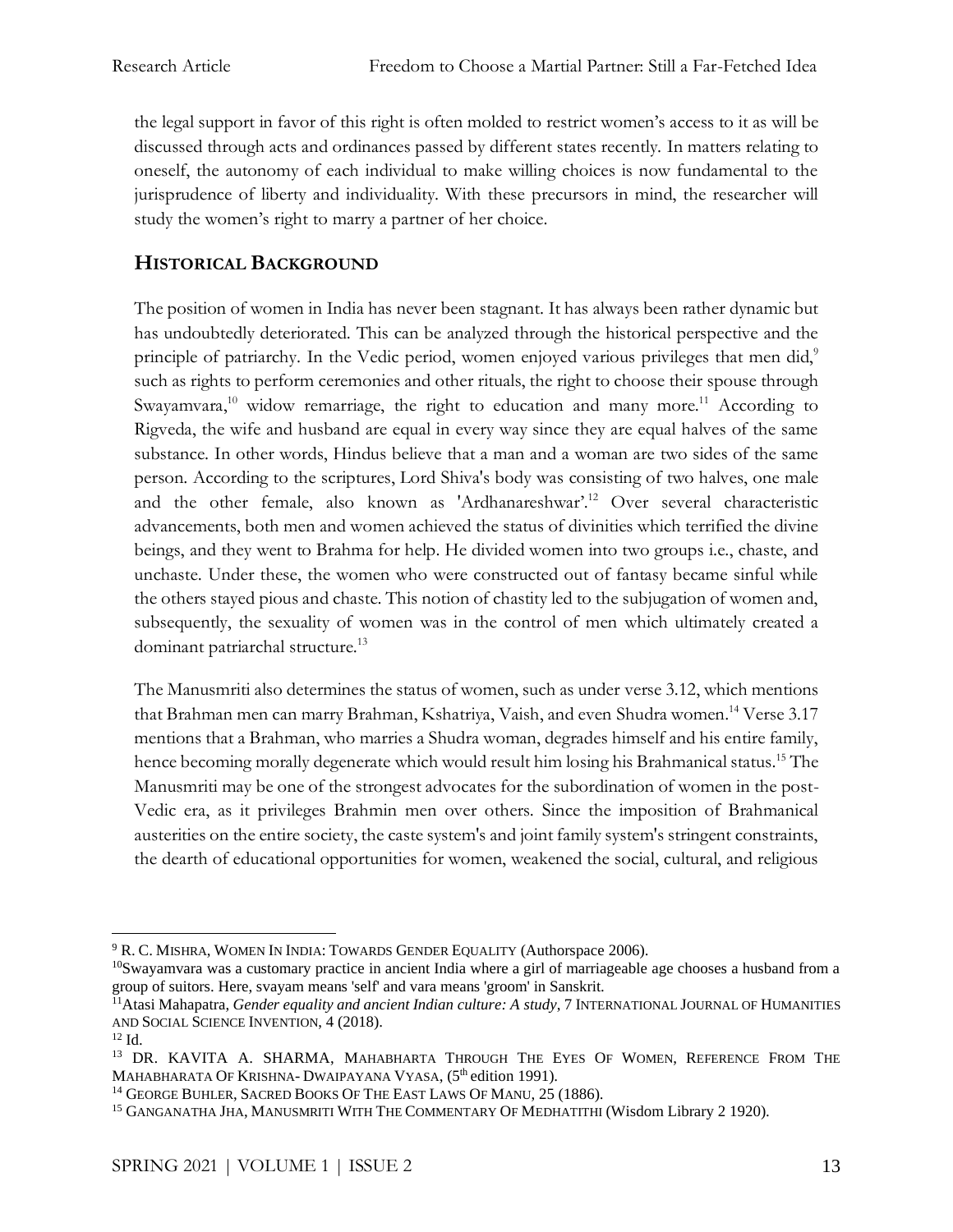foundations of the country. Thus, the secondary status of women shows its patriarchal foundation.<sup>16</sup>

Women have long been regarded as conquests. Consider the marriage of Lord Ram and Sita in the Ramayana as well, it was narrated that Sita's father set up a challenge for the princes from all kingdoms, seeking the 'chosen one' who could break the divine bow (Dhanush)<sup>17</sup>. That prince would be Sita's rightful husband. Lord Rama alone did so, giving Sita no choice but to be married to him.<sup>18</sup> One would be awarded as a trophy to the person who puts on the best show of strength despite liking to be married to that person or not.

Similarly, in Islam, it is considered *haram* (forbidden) for the *wali* (parent) to compel a woman to marry someone she did not wish to or did not like.<sup>19</sup> This is based on what the Prophet said: "The virgin should not be married until she has given her consent".<sup>20</sup> Although Islam has given liberty to both men and women to choose their partners, some privileges are reserved only for men, such as the right to marry a non-Muslim.<sup>21</sup>

All these aspects of Hindu mythology or Islamic culture are not substantive, but an ongoing process that affects the status of women even today. It can be observed that the conditioning and societal norms built over the years still play a pivotal role in constraining women's choice of marriage, but not that much of a man.

## **SOCIO-CULTURAL ASPECTS**

Choosing a spouse is one of the most significant events in one's life as it links directly to the spiritual, moral, and social union of the marriage and the rights and duties that are tied with it. Different religious and cultural norms govern the selection of a marital partner. According to a United Nations report (1988), the process of choosing a spouse is quite complex in traditional societies.<sup>22</sup> That is because it is conditioned by several cultural features, norms, and values which are to govern every society. Mostly the decision of marriage is taken by the father or any other male family member. Often, the consent of the woman is obtained, but it is mere verbal consent, reflecting that the practice is just a formality with no factual basis. But most marriages are primarily a result of heavy social pressures and manipulations. This imposition is especially high

<sup>16</sup> Supra note 9.

<sup>&</sup>lt;sup>17</sup> The story of lord ram's marriage part 1, available at https://tulsidas-ram

books.weebly.com/uploads/2/1/7/4/21746472/42\_a\_\_the\_story\_of\_lord\_rams\_marriage-part\_1.pdf

<sup>&</sup>lt;sup>18</sup>Sohini Chatterjee, YOUTH KI AWAZ, [https://www.youthkiawaaz.com/2014/09/just-loyal-wife-sita-remembered](https://www.youthkiawaaz.com/2014/09/just-loyal-wife-sita-remembered-woman-stood/)[woman-stood/](https://www.youthkiawaaz.com/2014/09/just-loyal-wife-sita-remembered-woman-stood/)

<sup>&</sup>lt;sup>19</sup> "When they reach their term, place not difficulties in the way of their marrying the husband of their choice if it is agreed between them in kindness" (Qur'an, 2:232).

<sup>20</sup> Sahih al-Bukhari 6968; Muslim, 1419.

<sup>21</sup> Nayer Honarvar, *Behind the Veil: Women's Rights in Islamic Societies*, 6 JOURNAL OF LAW AND RELIGION 355, 32 (1988), [www.jstor.org/stable/1051156.](http://www.jstor.org/stable/1051156)

<sup>22</sup> J. SHEELA, WOMEN'S MARRIAGE IN INDIA: CULTURAL PRACTICES, AGE AND MATE SELECTION IN DELHI, INDIA (Dominant Publishers & Distributors 2003).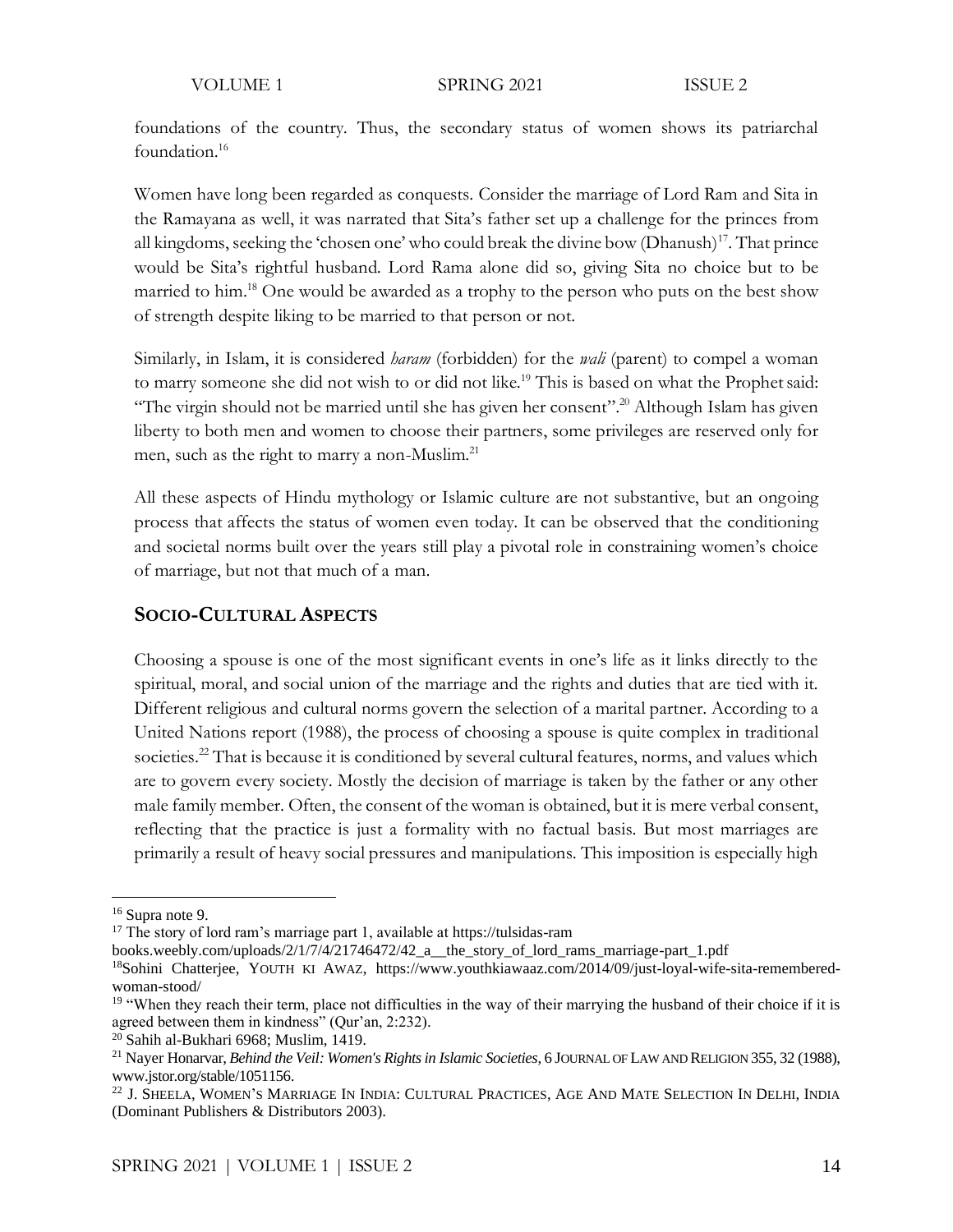on women as they are expected to raise children and be the face of the family in social situations. If she refuses any of the demands of her family, she is looked down upon. There is constant "psychological manipulation" compelling her to surrender.

In South Asian societies, arranged marriages are a norm. The family's elders decide the fate of a young couple as they deem fit. It can be said that there is hardly any social practice of seeking consent from women before their marriage.<sup>23</sup>

# **CONSTITUTION AND RIGHT OF CHOICE**

Individual autonomy for one's choices in life is a right that needs to be protected. According to Libertarians, individual autonomy is the most important value which cannot be infringed by the State.<sup>24</sup> Such autonomy has manifold dimensions and is protected by our Constitution as well. The right to choose a life partner is a vital aspect of this autonomy and forms part of the right to life under Article 21**.** 25

In *Arumugam Servai v. State of Tamil Nadu<sup>26</sup>*, the Apex Court strongly condemned the practice of killing young couples who married against the wishes of their family or community. The Court strongly deprecated Khap Panchayat's issuance of *fatwas* or community *bahiskar* against young couples under this category. In another case of *Lata Singh v. State of Uttar Pradesh*<sup>27</sup>, Justice Katju observed that in a democratic country, an adult is free to marry whomever he or she wishes. Parents or communities who do not approve of such relationships can only cut off social relations but cannot instigate acts of violence or harass individuals entering inter-religion or inter-caste marriages. The Panchayat-dars, the community, or the parents are not permitted to interfere with the life and liberty of individuals who marry as per rules and regulations set up by the law. This includes not creating a hostile atmosphere for such couples.

Recently, in *Shakti Vahini v. UOI*<sup>28</sup>, Justice Dipak Mishra begins his judgment by quoting the French philosopher Simone Weil<sup>29</sup>, to emphasize the importance of liberty. The Court observed that consent of a community or family does not hold much significance if two adults decide to enter wedlock. Justice Mishra further explained that once two individuals marry out of the will, their course of a marriage is to be determined by their choices and they have every right to choose the path they want. Therefore, any infringement of this right is considered a breach of their constitutional right under article 21.

<sup>23</sup> A. Saktanber, *Living Islam: Women, Religion and the Politicization of Culture in Turkey*, LONDON I.B TAURIS (2002).

<sup>24</sup> Bas Van der Vossen, *Libertarianism*, The Stanford Encyclopedia of Philosophy (2019 Edition), [https://plato.stanford.edu/archives/spr2019/entries/libertarianism/.](https://plato.stanford.edu/archives/spr2019/entries/libertarianism/)

<sup>25</sup> Shafin Jahan v Asokan (2018) SCC OnLine SC343.

 $26$  (2011) 6 SCC 405.

<sup>27</sup> AIR 2006, 5 SCC 475.

<sup>28</sup> AIR 2018 SC 1601.

 $29$  Liberty, taking the word in its concrete sense consists in the ability to choose.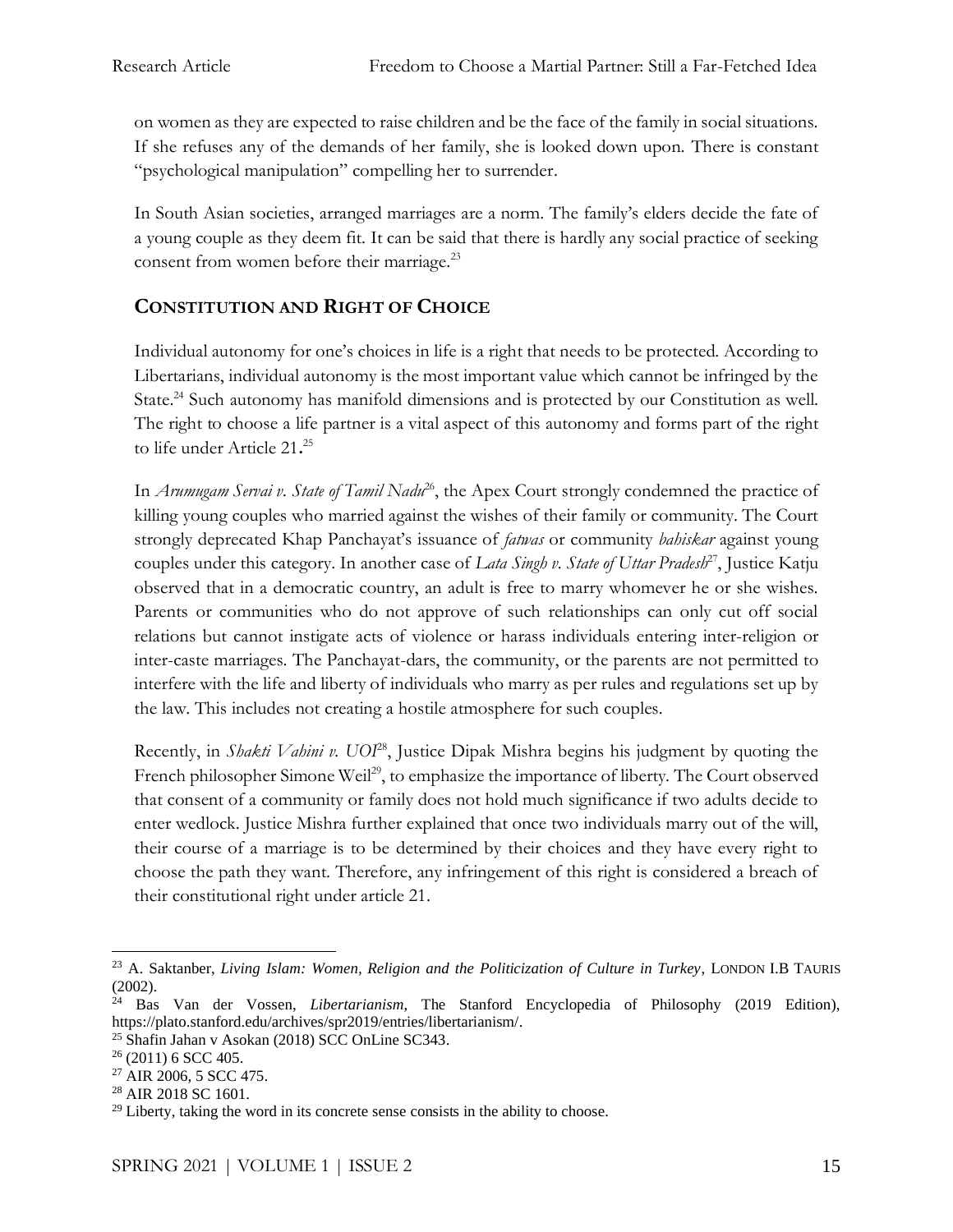VOLUME 1 SPRING 2021 ISSUE 2

In *Shafin Jahan v. Asokan*<sup>30</sup>, famously known as the Hadiya case, the Apex Court has condemned the practice of branding women as "weak and vulnerable, capable of being exploited in different ways'' when they go against society's expectations of who their life partners should be. The Court also took cognizance of the Kerala High Court's verdict that the court's interference in deciding a suitable partner for said Hadiya, is "entering prohibited terrain." The **c**ourt observed that one's choices must be respected because it belongs to them. Society's approval for those intimate decisions should not be the determining factor. The Constitution protects personal freedom from disapproval. Diversity and plurality of our culture are its strength, as it holds that an individual's decision to marry, whom to marry, when to marry, etc. are outside the control of the State.

Recently, Allahabad High Court, in a much controversial verdict,<sup>31</sup> declared two judgments passed by the single judge bench as "bad in law". The two single bench precedents held that conversion of religion, merely for the purpose of marriage is not valid.<sup>32</sup> However, the Division Bench overruled this and held that the "Right to live with the person of one's choice irrespective of religion is intrinsic to Article 21." <sup>33</sup> The court ruled that the previous single bench decision failed to recognize "the issue of life and liberty of adults in choosing their partners or freedom of choice as to whom one wants to live with."<sup>34</sup> The Court further reiterated *Lata Singh* judgment that neither the State nor family can object to the relationship of adult individuals emerging out of their free will.<sup>35</sup>

It can be concluded through these cases that when two adult individuals choose each other as life partners, they express their choice which is protected under the Constitution, i.e., the right to choose a marital spouse has the sanction of constitutional law.

# **UTTAR PRADESH PROHIBITION OF UNLAWFUL CONVERSION OF RELIGION ORDINANCE, 2020<sup>36</sup>**

The Ordinance draws two of the most intimate parts of a person's life together: love and faith. It brings both under the purview of a state that can take full charge of whom to love and whom to marry. Superficially, it appears to be similar to the other anti-conversion acts passed by other states such as Odisha's Freedom of Religion Law passed in 1967, Madhya Pradesh (1968),

<sup>30</sup> (2018) SCC OnLine SC343.

<sup>&</sup>lt;sup>31</sup> Priyanshi @ Km. Shamren and ors. v. State of U.P., decided on 23.09.2020.

<sup>&</sup>lt;sup>32</sup> Smt. Noor Jahan Begum @ Anjali Mishra and Another vs. State of U.P. and others, decided on 16.12.2014 and Priyanshi @ Km. Shamren and others v. State of U.P. and Another, decided on 23.09.2020.

<sup>33</sup> Salamat Ansari & 3 Others v State of U.P. & 3 Others, Crl. Mis. Writ Petition No- 11367 of 2020.

<sup>34</sup> Para 15, Salamat Ansari & 3 Others v State of U.P. & 3 Others, Crl. Mis. Writ Petition No- 11367 of 2020.

<sup>&</sup>lt;sup>35</sup> Para 17, Lata Singh v. State of U.P., AIR 2006, 5 SCC 475; para 6, Salamat Ansari v State of U.P.; The Leaflet, 23rd November 2020, [https://www.theleaflet.in/single-judge-decision-against-conversion-just-for-marriage-bad-law](https://www.theleaflet.in/single-judge-decision-against-conversion-just-for-marriage-bad-law-says-allahabad-hc-state-interference-in-personal-relationships-an-encroachment-on-right-to-freedom-of-choice-of-two-adults/)[says-allahabad-hc-state-interference-in-personal-relationships-an-encroachment-on-right-to-freedom-of-choice-of](https://www.theleaflet.in/single-judge-decision-against-conversion-just-for-marriage-bad-law-says-allahabad-hc-state-interference-in-personal-relationships-an-encroachment-on-right-to-freedom-of-choice-of-two-adults/)[two-adults/#](https://www.theleaflet.in/single-judge-decision-against-conversion-just-for-marriage-bad-law-says-allahabad-hc-state-interference-in-personal-relationships-an-encroachment-on-right-to-freedom-of-choice-of-two-adults/)

<sup>36</sup> Uttar Pradesh Ordinance No. 21 of 2020.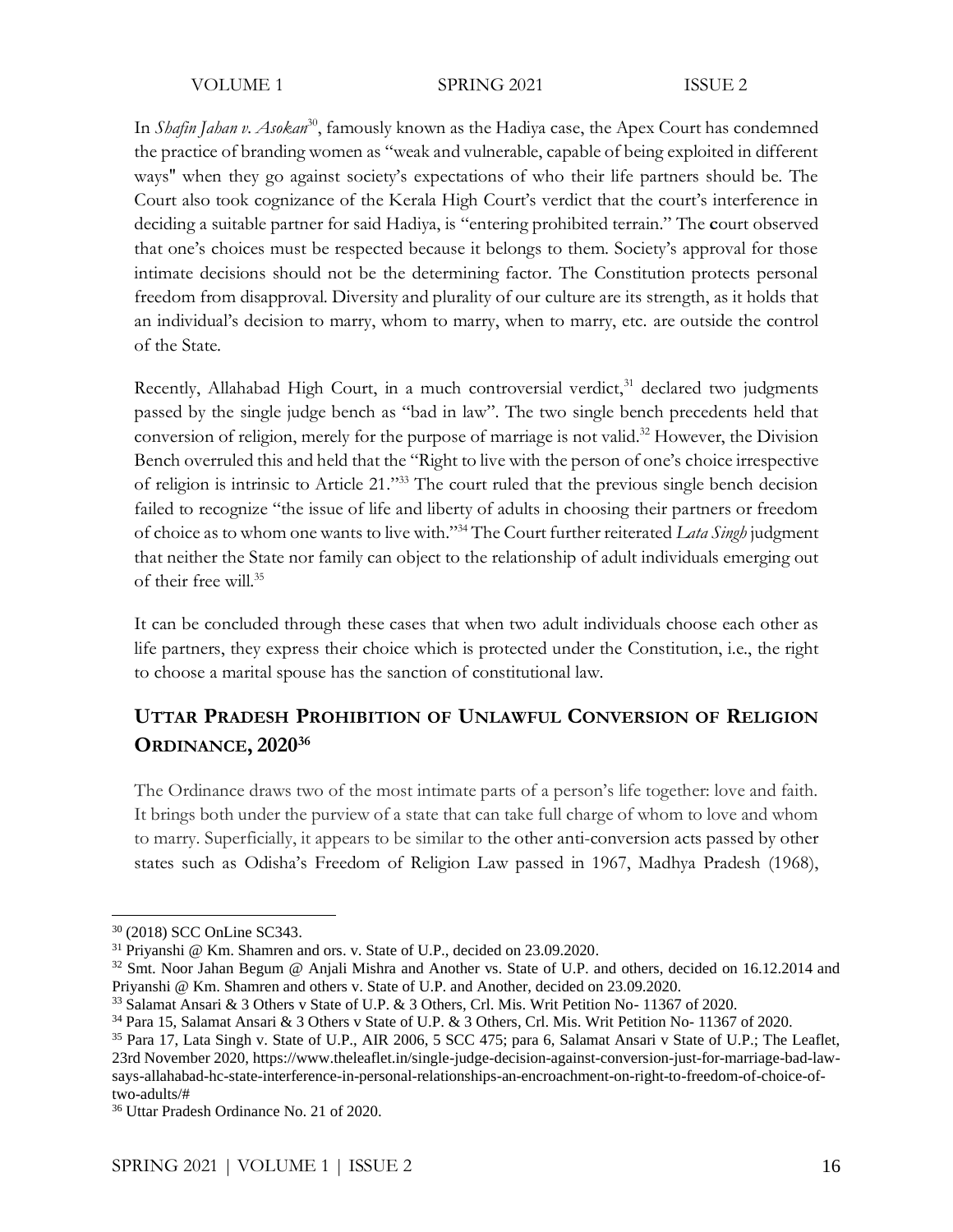Arunachal Pradesh (1978), Tamil Nadu (2002), Gujarat (2003), Jharkhand (2017), Uttarakhand (2018), but upon closer consideration, the Uttar Pradesh ordinance is much more virulent. $37$ 

## 1. **Deception and consent obtained by fraud debate**

According to the Uttar Pradesh state government, cases of the alleged "love jihad" slogan have increased exponentially in several regions over the last few years. Although 'love jihad' has no definition, the Chief Minister has defined it as jihadis tampering with the honor of women by hiding their actual names and identities. The State claims that women are influenced by men to convert their religion and get married.<sup>38</sup>

Recently in Kanpur, a group of parents from a specific locality had complained that their daughters were allegedly being trapped by Muslim men.<sup>39</sup> These allegations were looked into by a Special Investigation Team (SIT) and shortly before passing this Ordinance, SIT submitted its report ruling out any organized conspiracy behind inter-religion marriages. Not just that, even the National Investigation Agency that investigated the Hadiya case, also held the same. <sup>40</sup> The Home Affairs Ministry of the Central Government also advocated to Parliament that there is no such concept as "love jihad" which had been investigated or reported by any of its central agencies.<sup>41</sup> Hence, it raises a substantial question as to what was the compelling ratio that forced the State to use emergency executive power to enact such a law.

## **2. Law of un-freedom**

Section  $6^{42}$  states that the marriage will be deemed null and void if it is solemnized with the sole intent of unlawful conversion or any unlawful conversion takes place for marriage unless the district magistrate gives prior sanction for the same. Sections 8 and 9 detail the pre and postconversion procedures to be followed. It requires a 60-day notice to the District Magistrate prior to the conversion.<sup>43</sup> Not only the person who wants to convert but also the person who presides over such conversion has to apply to the district magistrate. And then the district magistrate, through the police, will investigate the "real intention" or "purpose" of such religious

<sup>37</sup> Mahir Desai, *Love Jihad: The Ordinance and Constitutionality*,

<https://cjp.org.in/love-jihad-the-ordinance-and-constitutionality/>

<sup>38</sup> Siddharth Vardarajan, *Raising 'Love Jihad' Bogey, Yogi Threatens Death for Men who 'Hide Identity, Disrespect Sisters'*, The Wire (Nov. 1, 2020, [https://thewire.in/communalism/raising-love-jihad-bogey-yogi-threatens-death-for](https://thewire.in/communalism/raising-love-jihad-bogey-yogi-threatens-death-for-men-who-hide-identity-disrespect-sisters)[men-who-hide-identity-disrespect-sisters.](https://thewire.in/communalism/raising-love-jihad-bogey-yogi-threatens-death-for-men-who-hide-identity-disrespect-sisters)

<sup>39</sup> Sreenivisan Jain and Mariyum Alavi, *With No Credible Evidence, "Love Jihad" Cases In Kanpur Crumble*, The NDTV, (November 06, 2020), [https://www.ndtv.com/india-news/with-no-credible-evidence-love-jihad-cases-in](https://www.ndtv.com/india-news/with-no-credible-evidence-love-jihad-cases-in-kanpur-crumble-2321766)[kanpur-crumble-2321766.](https://www.ndtv.com/india-news/with-no-credible-evidence-love-jihad-cases-in-kanpur-crumble-2321766)

<sup>&</sup>lt;sup>40</sup> The Wire (2018), NIA Finds No Evidence of 'Love Jihad' After Kerala Probe, October 18, 2018, [https://thewire.in/politics/nia-love-jihad-kerala-hadiya.](https://thewire.in/politics/nia-love-jihad-kerala-hadiya)

<sup>41</sup> DNA India, *'Love Jihad' not defined in laws, no such case reported by central agencies: Govt tells Lok Sabha*, Feb 5, 2020,

[https://www.dnaindia.com/india/report-love-jihad-not-defined-in-laws-no-such-case-reported-by-central-agencies](https://www.dnaindia.com/india/report-love-jihad-not-defined-in-laws-no-such-case-reported-by-central-agencies-govt-tells-lok-sabha-2812257)[govt-tells-lok-sabha-2812257](https://www.dnaindia.com/india/report-love-jihad-not-defined-in-laws-no-such-case-reported-by-central-agencies-govt-tells-lok-sabha-2812257)

<sup>&</sup>lt;sup>42</sup> Uttar Pradesh Prohibition of Unlawful Conversion of Religion Ordinance, 2020.  $43$  Ibid.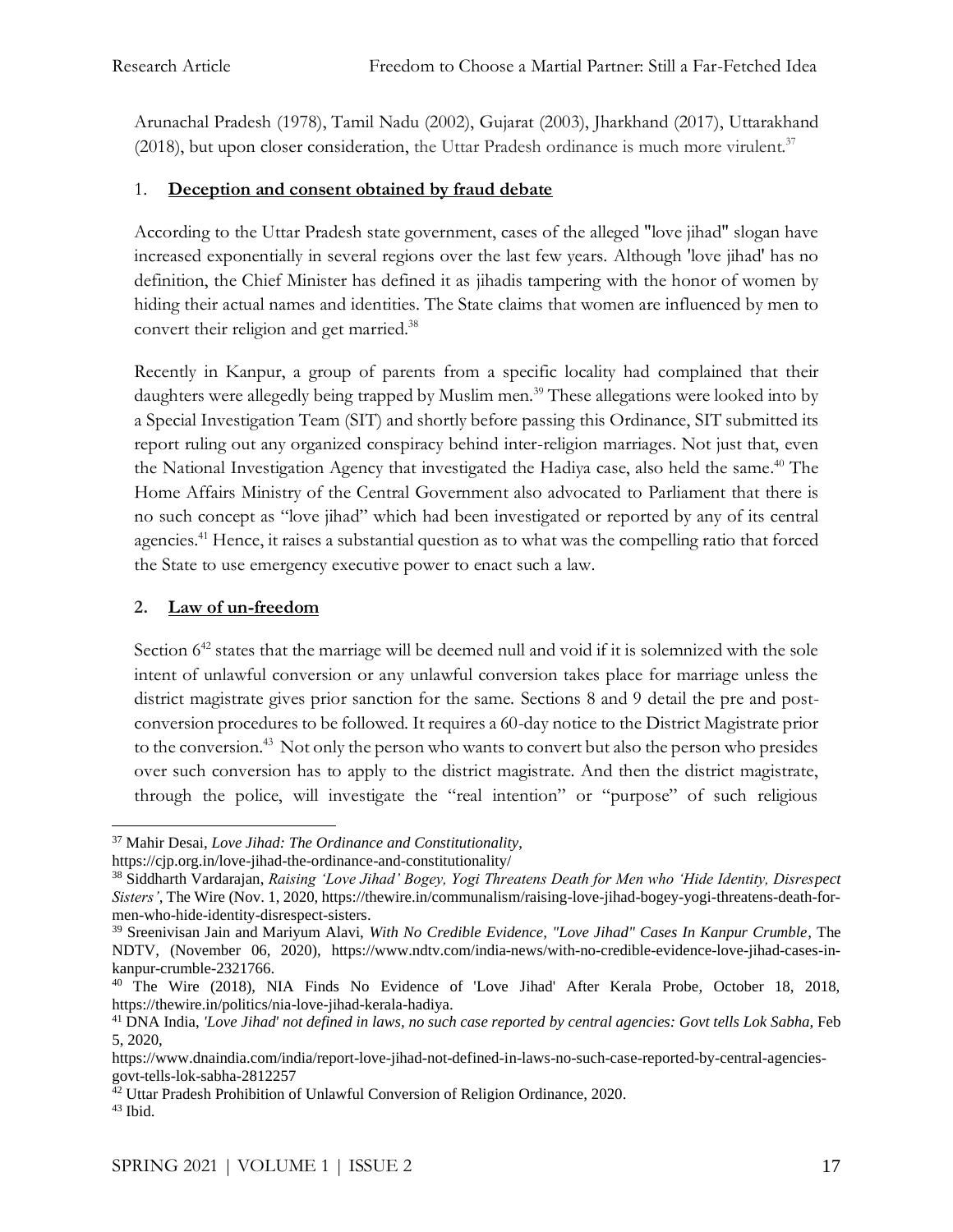VOLUME 1 SPRING 2021 ISSUE 2

conversion. So, if the magistrate declares it positive, then criminal action can be initiated under Section 11.<sup>44</sup> Before approving the conversion, the authority will notify the public and seek objections on the same. All of this jeopardises a person's liberty and individual autonomy.

The person who caused the conversion and not the one who was converted bears the burden of proof under Section 12.<sup>45</sup> Therefore, it can be said that a woman's consent to such conversion is not relevant or sufficient, since her partner will have to prove the real intention of that conversion. This undermines the autonomy of individuals who had been converted by disregarding their liberty to choose their active religion and their life partner.

The Supreme Court in *KS Puttaswamy v Union of India<sup>46</sup>* upheld the right to privacy as a fundamental right and defined privacy as an important component of dignity. The choice of a marital partner is a personal decision and hence part of privacy. The court observed, "*Privacy comprises at its core the preservation of personal intimacies, the sanctity of family life, marriage, procreation, the home, and sexual orientation and ...personal choices governing a way of life are intrinsic to privacy."* The court also stated, article 19 read with article 21 empowers an individual "*to have a choice of preferences on various facets of life, including what and how one will eat, the faith one will espouse…"* Analysed in the backdrop of right to privacy, the ordinance fails to address the requirement for declaring such marriages null and void. As discussed above through section 8 and 9, it forces marital partners to give undertakings on their personal choice of whom to marry. This unreasonable and unjustified interference of the state infringes the intended couple's right to privacy. In fact, it is more worrisome that the states of Haryana, Madhya Pradesh, Karnataka, and Assam have either made or are on the verge of making laws on similar lines. Uttarakhand already has such legislation.<sup>47</sup>

### **3. The overreach of criminal law**

The argument that marriage for the sole aim of conversion or conversion for the sole purpose of marriage is against morality is somewhat incorrect. As criminalisation solely on the ground that it is morally not acceptable fails the test of proportionality. J. S. Mill, *On Liberty,<sup>48</sup>* contends that not all non-disclosures cause genuine harm. Rather, in a majority of the instances, it involves only moral wrong which is objectionable merely on the grounds of political morality. Similarly, Joel Feinberg also insists that law cannot prohibit every act which causes harm. The state can only denounce actions that result in substantial harm.<sup>49</sup>

<sup>44</sup> Ibid.

<sup>45</sup> Ibid.

<sup>46</sup> 2019 10 SCC 1.

<sup>&</sup>lt;sup>47</sup> The Uttarakhand Freedom of Religion Act, 2018.

<sup>48</sup> J.S. MILL, ON LIBERTY, London: Longman, 1998.

<sup>49</sup>JOEL FEINBERG, HARM TO OTHERS: THE MORAL LIMITS OF THE CRIMINAL LAW (Oxford University Press, 12)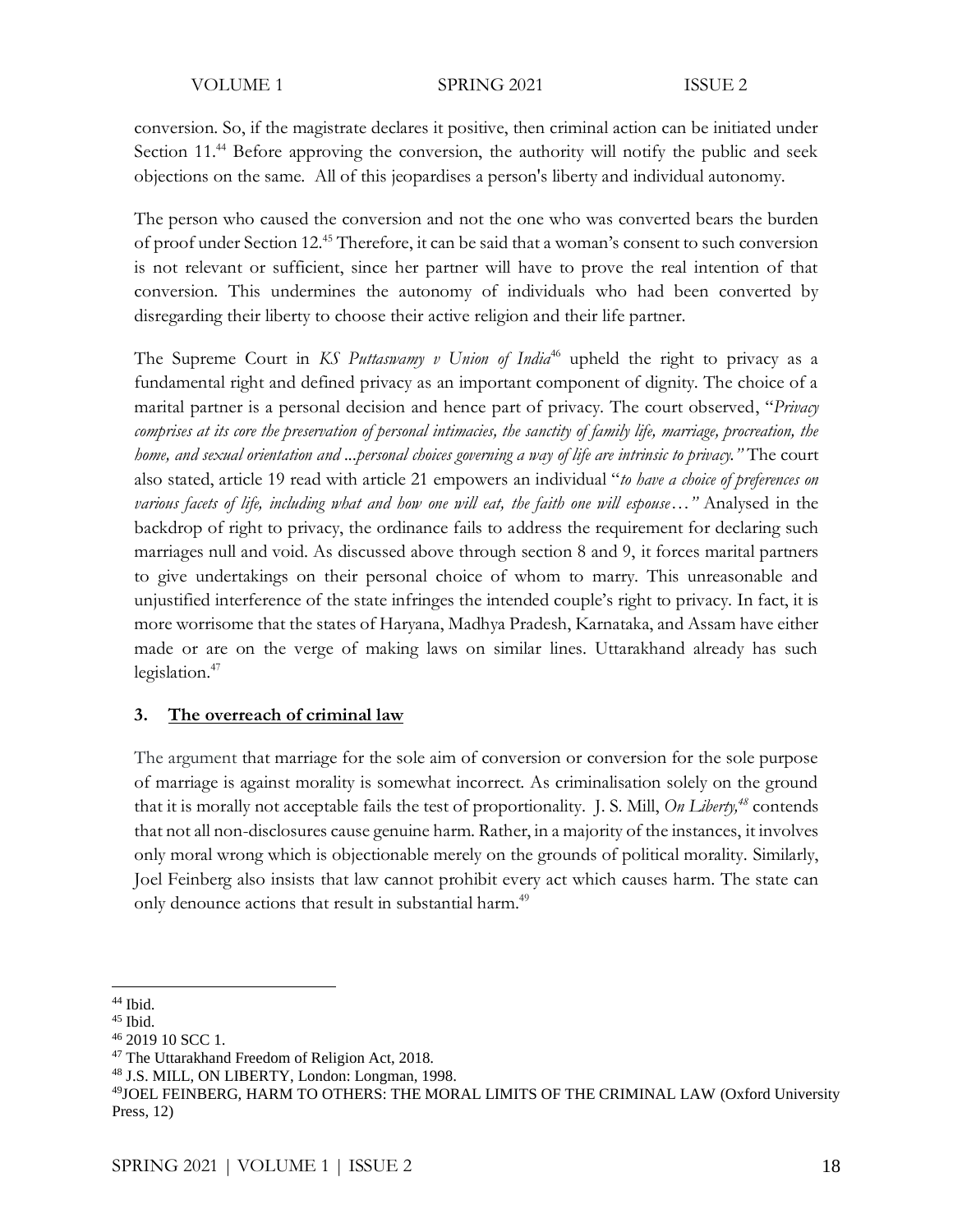This ordinance views women as 'properties' that need protection from men of another community. In the *Joseph Shine case*,<sup>50</sup> Justice Indu Malhotra put a caveat on limiting the individual liberty by the State through penal provisions only when society is directly harmed by that act. She observed, "*The element of public censure, visiting the delinquent with penal consequences, and overriding individual rights, would be justified only when the society is directly impacted by such conduct. In fact, a much stronger justification is required where an offence is punishable with imprisonment*."<sup>51</sup> The State should follow a minimalist approach in restricting the liberty of persons and respecting the autonomy of individuals regarding their personal preferences. The shift in the burden of proof as opposed to the general principle in criminal law is also an overreach of this ordinance. Analysed in this background, this hastily made Ordinance does not justify its enactment and therefore fails the proportionality test.

Hence, the above discussed provisions which give the state excessive policing powers are against the principles of individual autonomy, human dignity, and privacy which are vital values guaranteed by our Constitution. In fact, there is a historical precedent that can be placed parallel to this scenario, to assess the trajectory of such changes. That is the Nuremberg Laws that Germany had adopted in 1935 for protecting German Blood which banned marriage between Jews and so-called pure-blooded Germans.<sup>52</sup> In the case of Indian marriages, the distinction is not racial but a religious one. However, the direction is similar.

# **CONCLUSION AND SUGGESTIONS**

Public morality has its importance, but it is not above constitutional morality and liberty. It is now well settled that the right to marry a person of choice is a fundamental right and the freedom relating to such right cannot be encroached, regardless of caste or religion.<sup>53</sup>

A woman has the intellect, the power, and the maturity to understand what is good for her. She can decide any matter of her settlement including when who, and whether to enter a marital relationship. By putting restrictions on women in the name of social morality, the State exceeds its functioning and violates the principle of legal paternalism. For instance, in regulating seat belt laws, there is nothing that restricts a person to use any particular seat belt based on the make and model of the car.<sup>54</sup> Similarly, one cannot be pressured to marry a partner of any faith or caste. Therefore, the autonomy of women should be taken seriously in patriarchal societies such as India. As Prof. Sandra Fredman said about educating people so that "marriage should not be extinguishing sexual autonomy of women"<sup>55</sup>

<sup>50</sup> 2018 SCC OnLine SC 1676.

<sup>51</sup> Ibid.

<sup>52</sup> Vakasha Sachdev, *'Love Jihad': A Homage to Nuremberg & Anti-Miscegenation Laws*, THE QUINT (Nov 22, 2020), [https://www.thequint.com/news/law/love-jihad-laws-india-nuremberg-law-anti-miscegenation-us-similarities.](https://www.thequint.com/news/law/love-jihad-laws-india-nuremberg-law-anti-miscegenation-us-similarities) <sup>53</sup> Shakti Vahini v U.O.I., AIR 2018 SC 1601.

<sup>54</sup> Jessica Flanigan, *Seat Belt Mandates and Paternalism*, 14 JOURNAL OF MORAL PHILOSOPHY, 23 (2017).

<sup>55</sup>LEELA SETH, TALKING OF JUSTICE: PEOPLE'S RIGHTS IN MODERN INDIA, (Aleph Book Company 2014).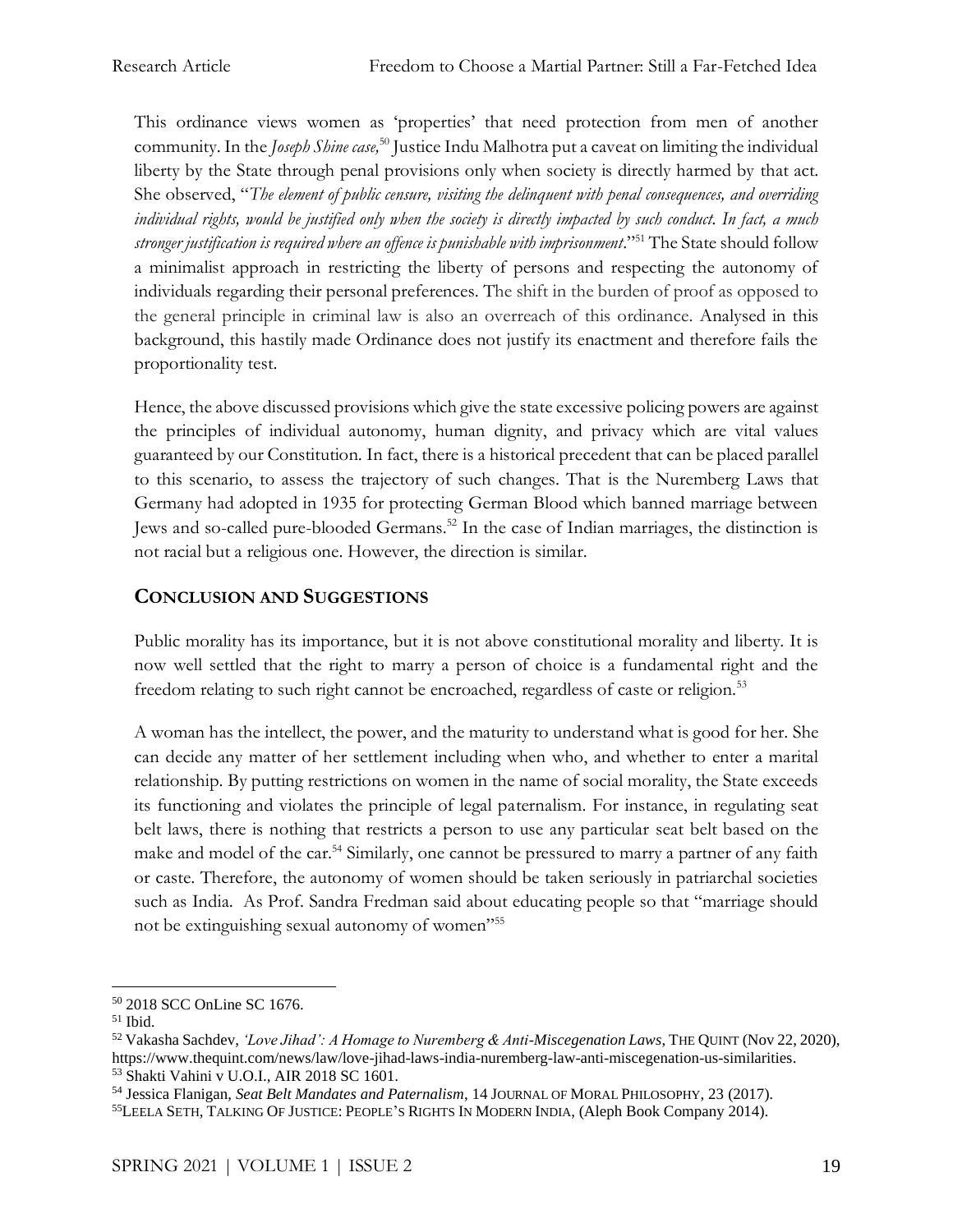The Constitution of India provides special provisions for protecting women such as article 15, article 42, etc. Besides this, the Supreme Court has pronounced multiple judgments as discussed above in which 'respect' has been interpreted in certain provisions of the Constitution to transform the patriarchal traditions and norms of the society. However, this transformative approach adopted by courts has not been able to reach the ground realities and the beliefs of communities.

Despite acknowledgments of personal freedom and autonomy, there is still a long way to go before self-autonomy can truly make significant headway. There are, however, few suggestions which the country can look forward to, for improving laws and the status of women as, a holistic approach towards law, society and culture is the need of the hour.

In times like these, with ever-growing polarization in society, the need for more inter-faith marriages is immense, as it plays a key role in the socio-cultural assimilation of the community and promotes better integration in society. So, inter-faith marriages should not be discouraged by the State as well as society.

1) The Special Marriages Act, 1954 should be made simpler and provisions like issuing public notice one month before registration, including mentioning the address of a couple, should be done away with avoiding unnecessary external pressure which is directed towards inter-religious marriages.

2) Symposium debates, essay competitions, and nukad nataks should be held to inform the public about women's rights. Movies and films are effective means of advocating this concept.

3) To keep a check on unwarranted interventions in legitimate inter-caste, inter-religious or sagotra marriages<sup>56</sup>, it is important to organize counselling programs for the village communities. This includes educating the people that sagotra marriages are not opposed to law, religion, or science.

4) Gender-sensitive education must form part of schools and colleges curriculum.

5) Sensitization of police, prosecution, judges, and other law enforcement agencies is essential where they find complaints filed by families, against women who want to marry persons of other castes or religions. The judiciary should avoid making comments such as women are weak and or that they need protection.

<sup>56</sup> "Sagotra marriage" means marriage within the gotra. Here, the word 'sagotra' is formed by the words 'sa' and 'gotra', in which 'sa' means the same or similar and 'gotra' refers to people who are siblings and marrying someone from the same gotra is frowned upon in Indian society.